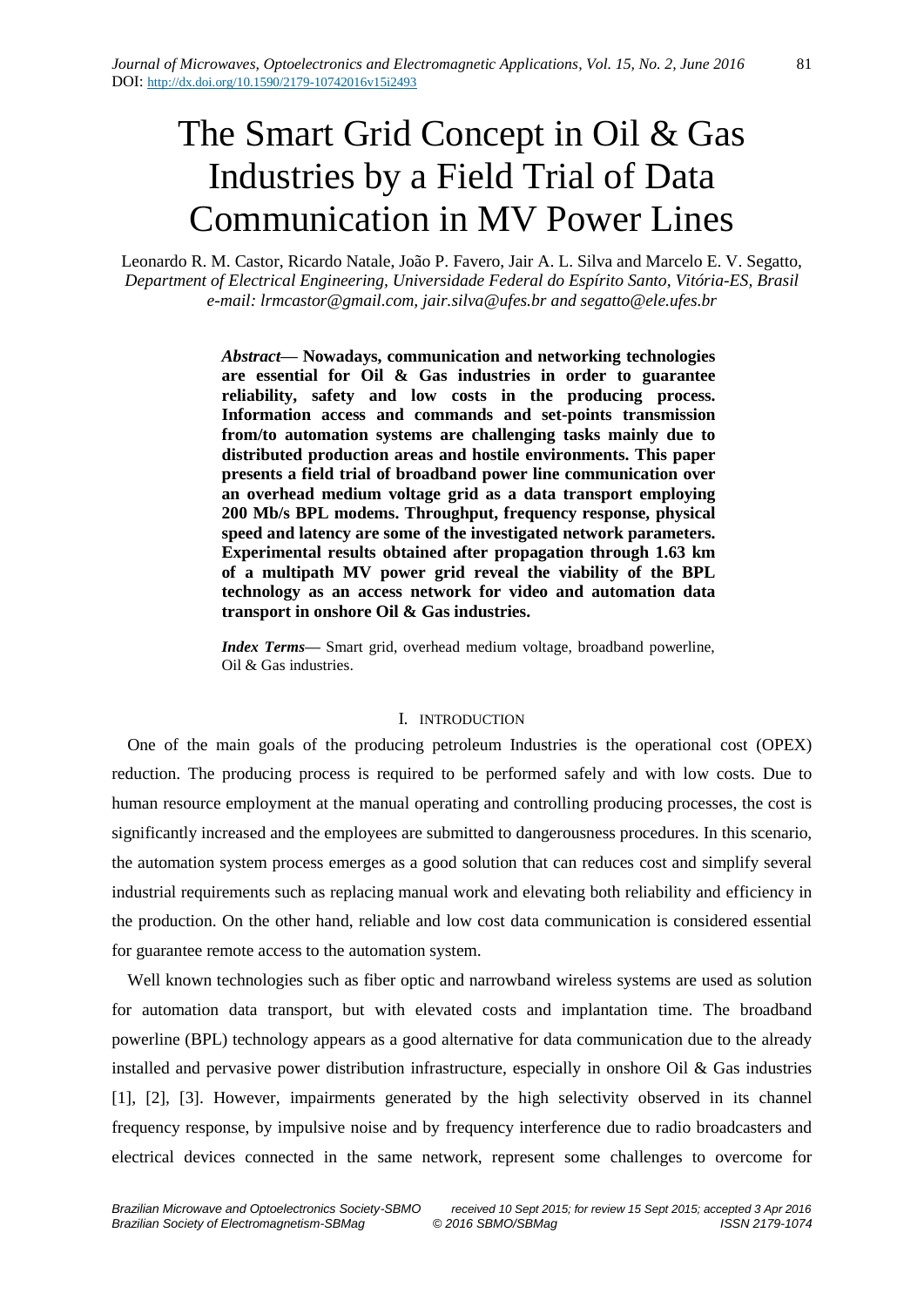convenient BPL communications [4], [5].

Distribution networks at medium voltage (MV) levels (13.8 kV for example) comprised by overhead multiconductor transmission lines (MTL) can be used not only for remote metering but also for real time bidirectional high data rate applications in a tree-like topology [6], [7]. Interference and impulsive noise over MV distribution power lines are not so powerful when compared to the LV grid, due to quantity and type of electrical connected devices [6], [7]. For this reason, the use of the MV power line as a channel for power line communication (PLC) has gained a widespread investigation interest in industries and academic communities.

The principle behind the PLC technique has emerged since 1838, when a remote measurement system was proposed to monitoring battery levels of sites far from the telegraph system between London and Liverpool, using the electrical wiring for communications purpose [8]. In the 1922 the first carrier frequency system began to operate over high-voltage lines in the frequency range 15–500 kHz for telemetry applications [9]. In 1950, the first PLC systems were designed to works over medium- and low-voltage electrical networks for the remote switching of public lights or for tariff changes [8]. In this case, the carrier frequency was between 100 Hz and 1 kHz and a one-directional communications were established via control signals. Later, others narrowband communication systems were designed for applications such as control and telemetry of electrical equipment's like remote meter reading, dynamic tariff control, load management, load profile recording and allowing a bidirectional communication [8] [9]. Nowadays, the PLC technology has been enhanced, bringing improvements in transmission speed (up to 205 Mbit/s), security, and service quality, providing high performance transmission for broadband services such as video streaming, internet, cloud access, etc. To improve data transmission, the physical layer uses optimized techniques for coding, modulation, and error correction, resulting in excellent connectivity between devices and good transmission rates over a frequency range of 1 to 50 MHz [8].

The communications over the electrical power supply networks standards has been also improved along of the years. The first narrowband PLC specification was created by CENELEC (European Committee for Electrotechnical Standardization) to operate in a frequency range from 9 to 140 kHz with bidirectional communications over the LV (low voltage) electrical network. In the North America and Japan, the frequency spectrum used was 500 kHz. Late, others standard organization, consortiums and associations such as European Telecommunications Standards Institute – Power Line Telecommunications (ETSI-PLT), Home-Plug Power-Line Alliance, Institute of Electrical and Electronics Engineers (IEEE) BPL study group, POWERNET, Open PLC European Research Alliance (OPERA) and Universal Power-Line Association (UPA), emerged for standardization of the broadband power line communication system.

Nowadays, a BPL equipment can transport broadband service over a power grid in a frequency range of 1 to 50 MHz and bandwidth of 30MHz.

In this paper we report the technical feasibility of using the MV grid as a BPL network for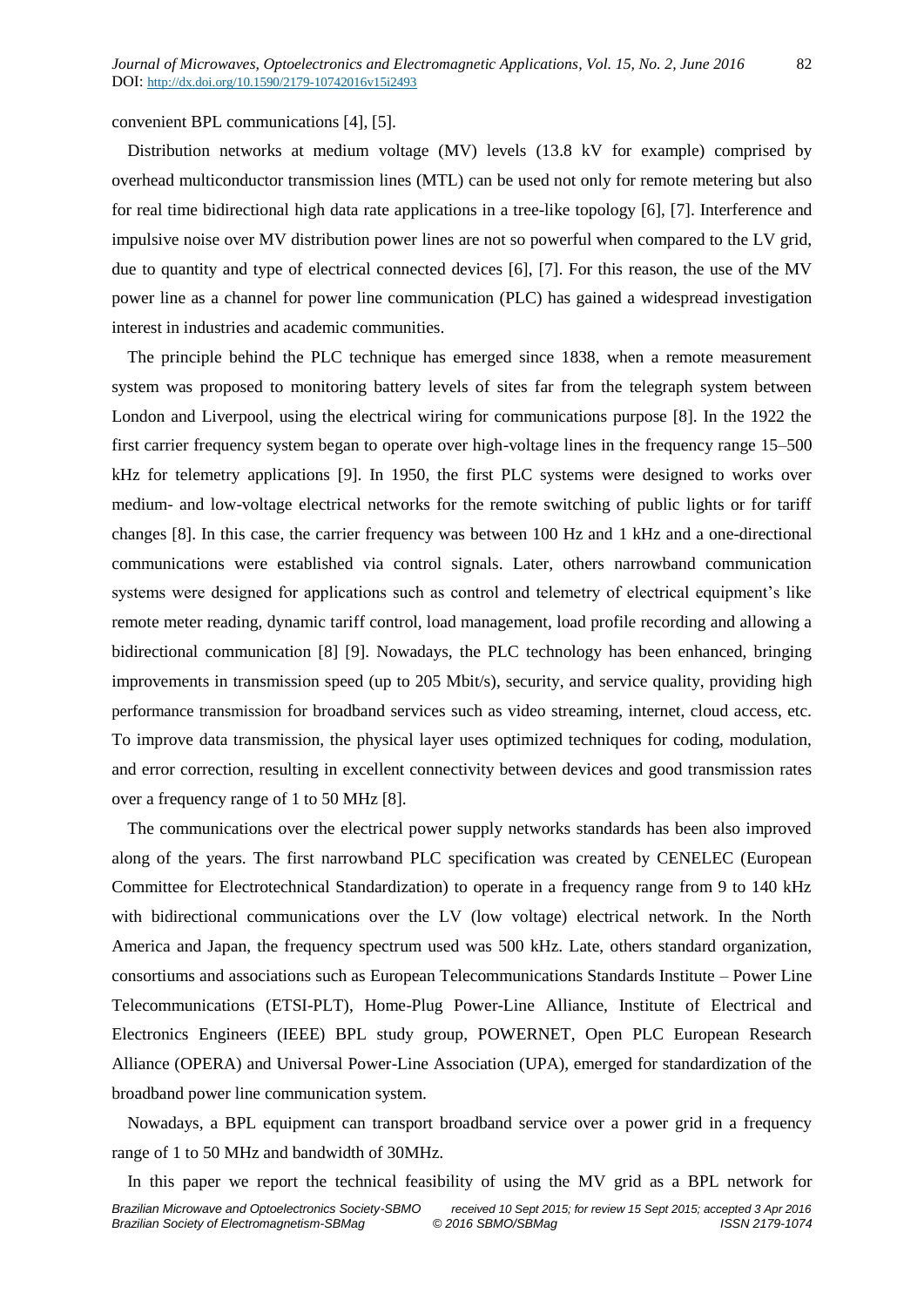automation and video data transport in the conception of a smart grid in onshore Oil & Gas industries. It is shown that the designed network ensures throughput for remote metering, load control and property security of extraction oil-wells. Localized in a rural area, the BPL cell is composed by a signal processing base station connected to three oil-wells by 1.6 km of overhead MV lines. Equipped with a master BPL modem, the base station is responsible for control and supervision of their relevant process variables in a tree-like topology. Equipped with three-phase mechanical pumping units and with programmable logic controllers, each oil-well contains a slave BPL modem to provide upstream communications. According to our design strategy, BPL gateways coupled to the grid at each 400 m guarantees the link budget for both downstream and upstream considering the small number of branches that certainly degrades the system performance. Nevertheless, PLC technology, based on this design strategy, represents an attractive and cost-effective solution for remote metering and also for patrimony video monitoring of the three oil-wells equipped with progressive cavity pump units.

Network topology, bandwidth requirements, frequency response, physical layer transmission rate and latency are systematically analyzed in the overhead MV distribution power grid. For this purpose, six PLC modems, configured as master, repeaters and slaves are used to compose a BPL cell over a 1.6 km overhead MV line.

This paper is organized as follows. In the Section II, the state of the art of a modem based on the Opera open specification for broadband Internet access is showed. Physical and logical trial topologies are described in Section III. Measurements of bandwidth, physical transmission rates and signal spectrums are analyzed in Section IV. Finally, Section V presents the conclusions and final considerations.

# II. BROADBAND POWERLINE BASED ON OPERA SPECIFICATIONS

A broadband power line access network consists of a number of terminal users that transmit/receive information in a shared medium to/from a centralized station. In a long reach, with different costumer premise equipments (CPE's) connected to a same head end (HE), time division repeaters (TDR's) can be inserted in the network in order to retransmit the signal and thus increase the coverage.

### *A. Network Architectures*

Fig. 1 depicts common tree-like topologies founded in BPL access networks, where a central node HE concentrates and command all of the upstream and downstream traffic in the network. All kinds of structures in MV and LV power line grids can be reduced to an HE plus repeaters structures [11]. Normally, the HE assigns resources to all nodes of the BPL cell through the use of a token, according to the quality of service (QoS) requirements of the flows circulating on the cell. When connected to an HE or to another repeater, the TDR acts as a master node, sharing its allocated channel among their slave nodes according to the traffic flows, the BPL service class and the origin and destination. Therefore, it will be the slave of the HE or of another TDR, and the master of its slaves.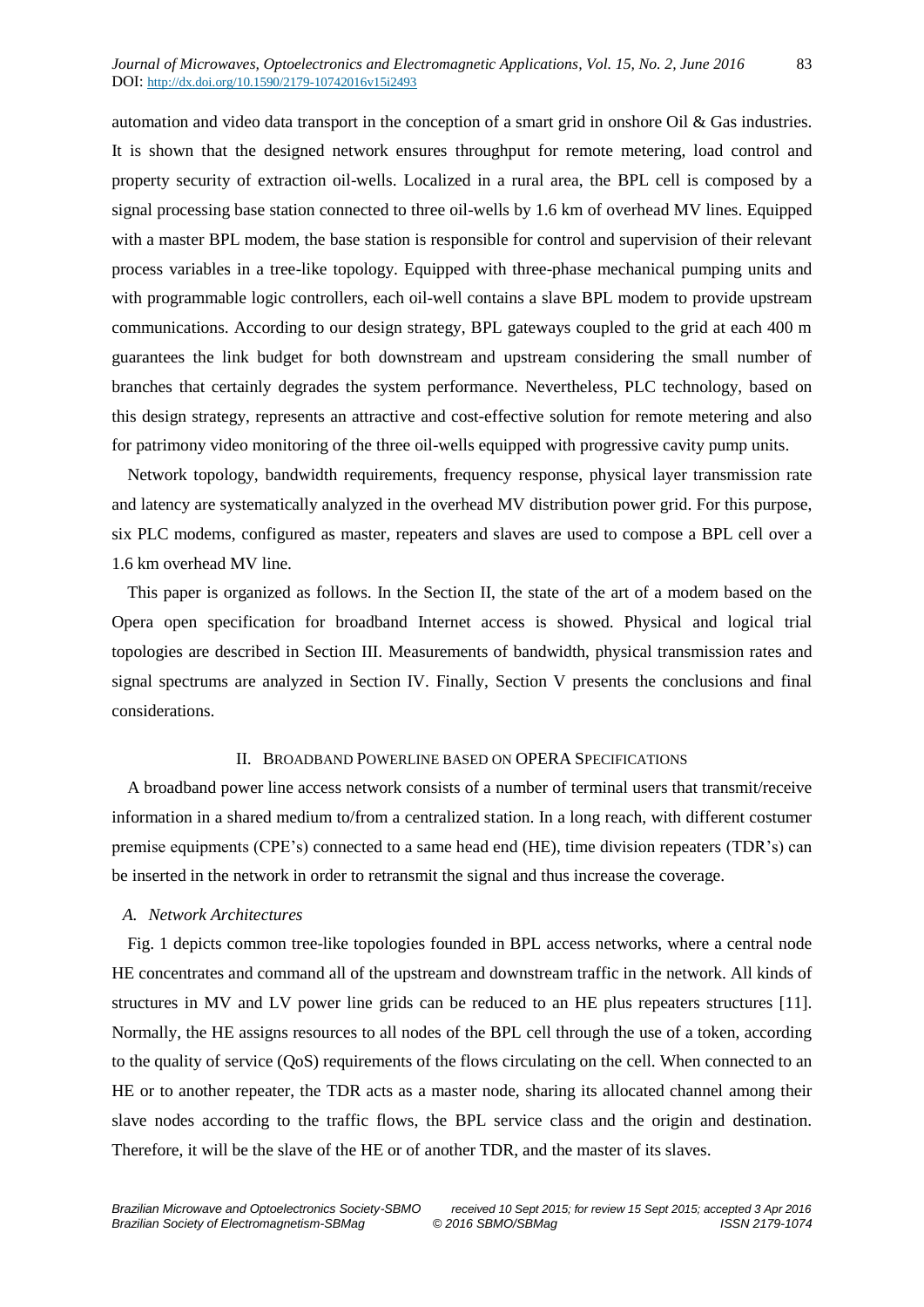

Fig. 1. Common tree-like topologies of BPL access network. HE: Head End, CPE: Customer Premise Equipment, TDR: Time Division Repeater.

CPE's are BPL units installed close to customer's household. As a slave, a CPE must subscribe to the network before being able to access the channel. This means that it must select a master that assigns a channel access time. Then, a validation process occurs in order to acknowledge if the CPE is valid. After being accepted to the network, the CPE automatically downloads a file (autoconfiguration process) detailing its configuration parameters [11].

## *B. Physical Layer Overview*

One of the most significant characteristics of PLC channels is its frequency selective due to reflections caused by impedance mismatches. The overhead MV power line grid also exhibits attenuation and low-pass behavior which limits the bandwidth that shall be used in the communication [16]. Moreover, the time-varying phenomenon occurs due to changes in the topology, cables and connected loads. To overcome those drawbacks, orthogonal frequency division multiplexing (OFDM) techniques has been implemented in the BPL equipments, with its inherent adaptability in the presence of frequency selective channels, its robustness to impulsive noise and high spectral efficiency. Among its several subcarriers, OFDM can employ different levels of amplitude differential phase shift keying (ADPSK) in an adaptive mapping, after channel estimation through pilot symbols.

The bandwidths of the used BPL modems define three operation modes: 30 MHz, 20 MHz and 10 MHz. The BPL system used on the field trial operates in 30 MHz signal bandwidth and 10 MHz, for data rates up to 205 and 84 Mb/s respectively.

A BPL node can operate in one of the different bandwidth modes at a given time [11]. The spectrum occupied by signals can change according to the defined signal bandwidth from 2 to 34 MHz. Some of the important parameters of the BPL modems used in the field trial are summarized in Table I.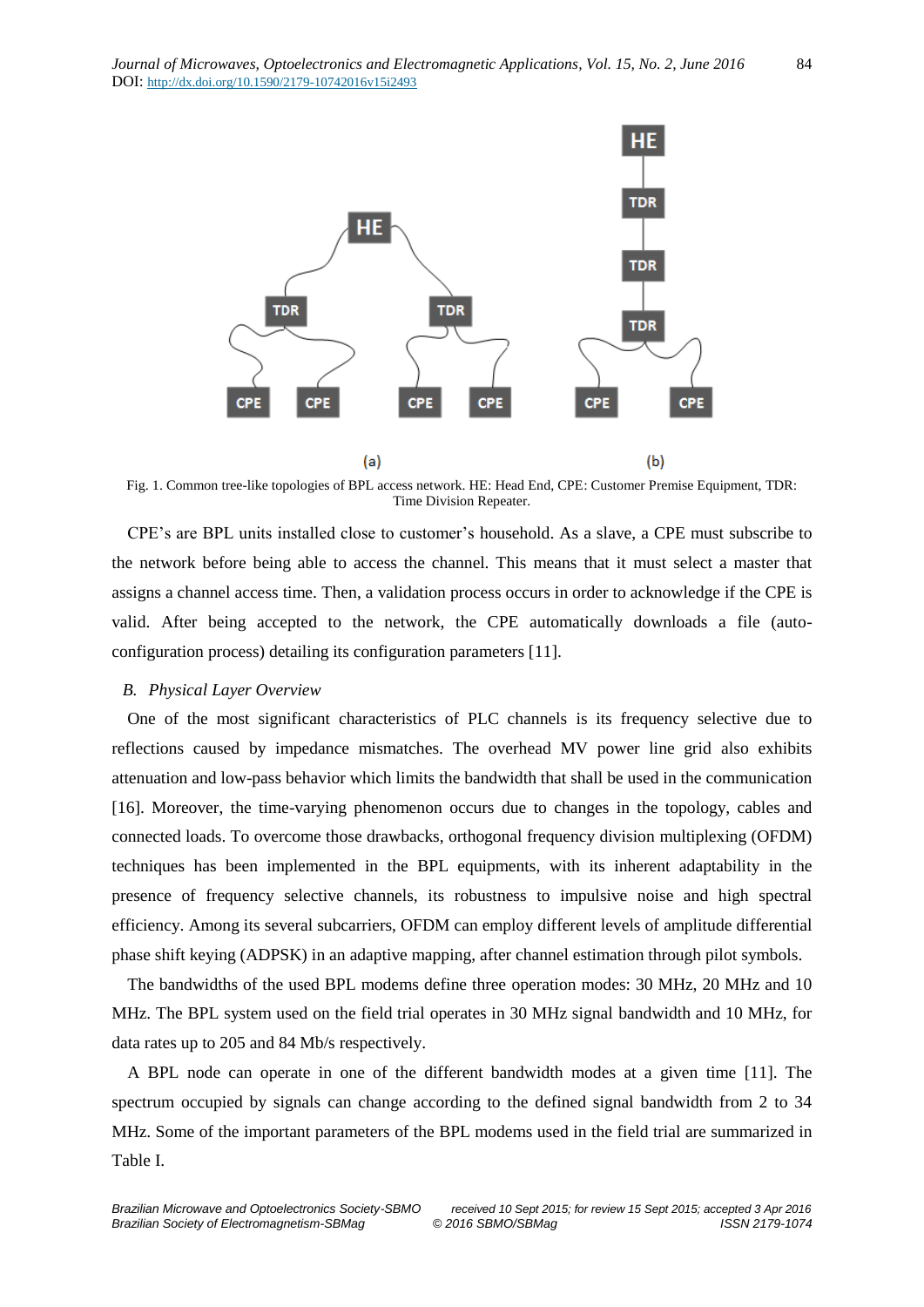| <b>Central Frequency Bandwidth</b> |        | <b>PSD</b>   | <b>Max. Bit Rate</b> |
|------------------------------------|--------|--------------|----------------------|
| 7.968750 MHz                       | 10 MHz | $-72$ dBm/Hz | 84 Mbps              |
| 19,062500 MHz                      | 30 MHz | $-77$ dBm/Hz | 205 Mbps             |

## III. BROADBAND COMMUNICATION FIELD TRIAL SETUP

The field trial environment is described in this Section. Representing part of the distribution grid of a Brazilian producing petroleum industry, it is a MV power grid composed by 1.6 Km of four wires (three phases + a reference) with some derivations emulating a multipath fading scenario with inherits attenuation and frequency selectivity. Its tree-like topology is shown in Fig. 2.



Fig. 2. The MV topology of the power distribution grid used in field trial as a BPL data transport in a smart grid concept. Inset shows the four wires layout.

The central producing process showed in Fig. 2 is the monitoring and control place of the distributed oil wells, responsible for hydrocarbon production. Therefore, the HE node that commands the BPL's network trial is located there. RP13 and RP29 represent producing units (oil wells) where the CPEs are located. The MV power distribution exhibited inset of Fig. 2 is responsible to supply medium voltage (13.8 KV) for the pumps and, in our investigations, used as communication channel for broadband power line video and automation data transport network in a smart grid way.

It is worth to notice the main reasons that led to the choice of PLC technology in detriment of wireless and fiber based communication systems in the aforementioned case study. The foremost reason lies in the fact that we're dealing with flooded rural areas (water mirror) covered by a large volume of vegetation and with a large amount of eucalyptus trees that certainly will degrade any type of wireless communication system. Furthermore, frequently high, very and ultra high frequencies (HF, VHF and UHF) radio communication between maintenance crews also corroborates with the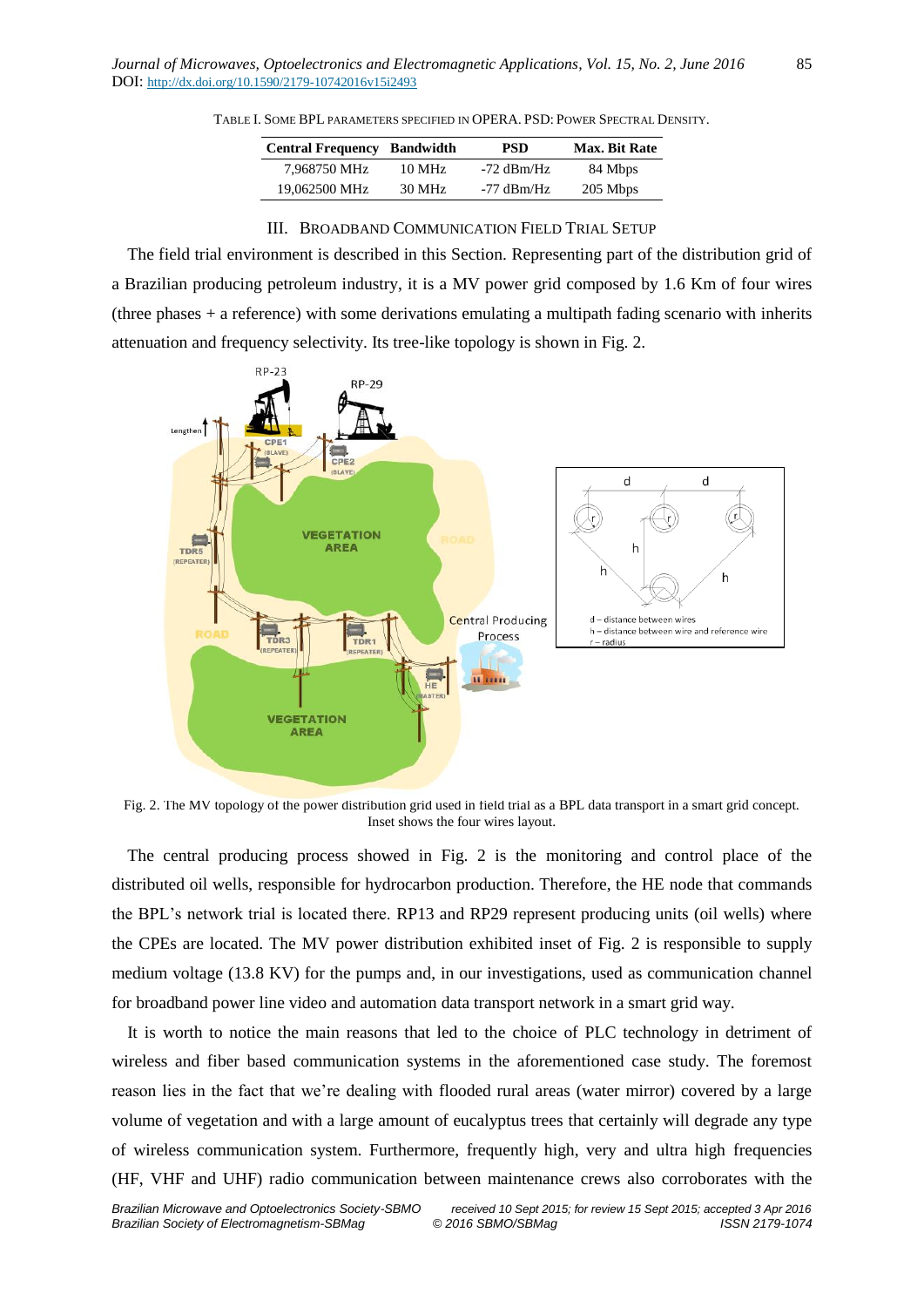*Journal of Microwaves, Optoelectronics and Electromagnetic Applications, Vol. 15, No. 2, June 2016* DOI: <http://dx.doi.org/10.1590/2179-10742016v15i2493>

idea. The costs involved in the implementation of fiber based technologies are prohibitive because of the cost-affectivity required by the project deployment, despite the throughput required by services involved in patrimonial security.

## *A. The BPL Network Setup*

High spectral efficiency and physical channel adaptivity through automatic gain control (AGC) algorithms, adaptive subcarrier mapping and spectrum mask are some of the majors functionalities of the acquired BPL modems [12], [13]. In order to verify their inherent control plane in physical layer for both 10 and 30 MHz bandwidths, we conduct experimental transmission in the tree-like configuration shown in Fig. 3, in which the HE is connected to the CPEs via three TDRs.



Fig. 3. a) Broadband power line network topology of the field trial. b) BPL signal coupling in MV power line.

In the first trial we investigate experimental transmission in a bandwidth of 10 MHz. As a traffic generator we used a Full High Definition Speed Dome camera plugged at the CPE located at RP13, configured to 15 frames/s, 720p resolution and 1536 Kb/s in a constant bit rate mode. The camera is equipped with pantiltzoom (PTZ) functionality and it records video streams.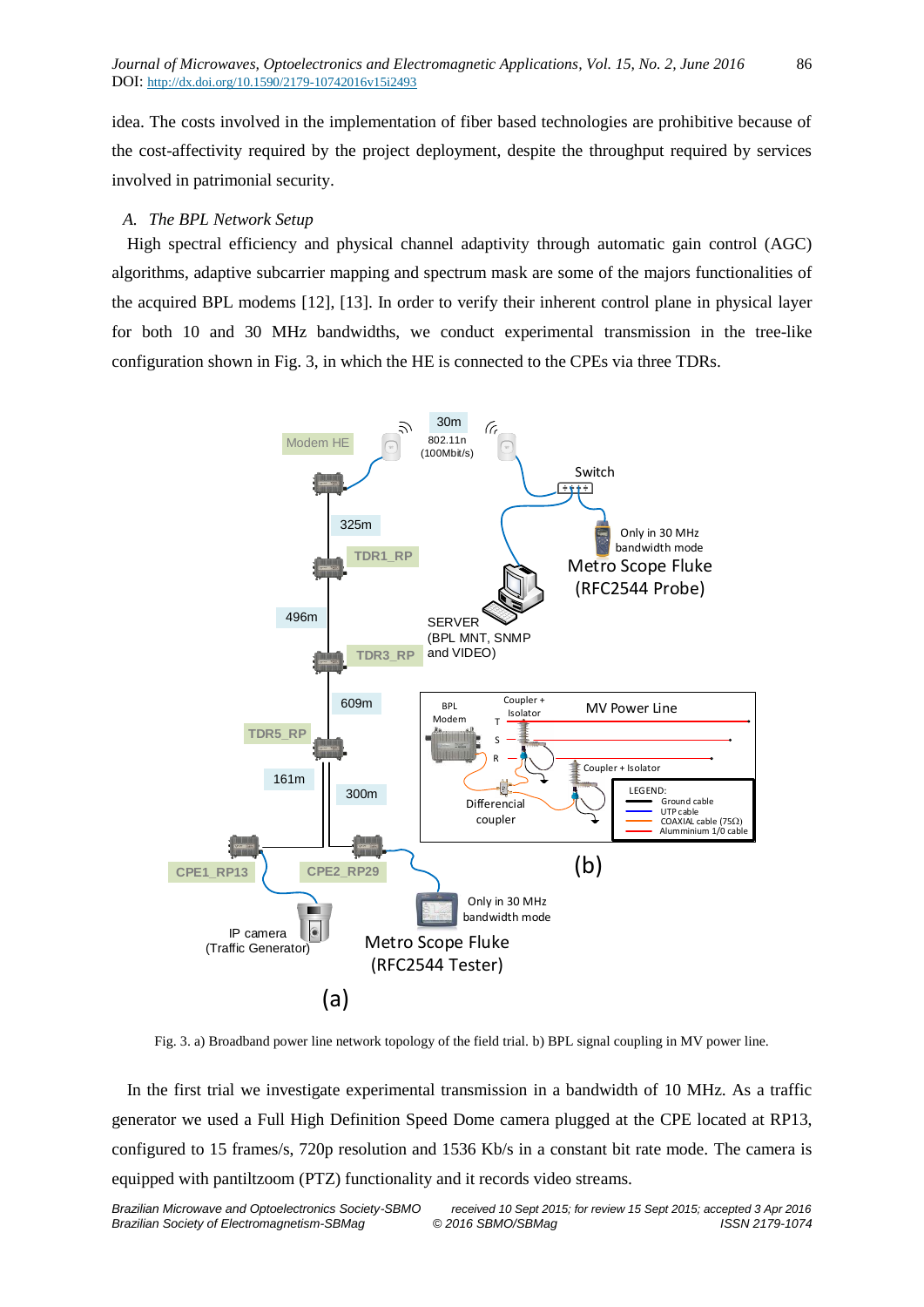The Server plugged at the HE executes three essential functions in the field trial: video server (VMS), simple network management protocol server (via a Paessler router traffic grapher PRTG application) and BPL management system known as SGNetman. The VMS is used to build a video stream from CPE to HE for throughput measurement purpose. The SNMP tool is used to get messages from BPL nodes according to its management information base (MIB) structure file, and the BPL management tool is used to manager (monitoring and control) the network, and to estimates the physical signal-to-noise ratio (SNR) of the BPL nodes. A wireless local area network (WLAN) is used to link the HE to the Server.

The PLC signal coupling in the MV power line was done by capacitive filters and 20 KV isolators. The connection between a BPL equipment and a coupler is done by means of coaxial cables (75  $\Omega$ ), as shown inset of Fig. 3.b) [13]. It should be noticed that the PLC signal was injected in two lines using a differential coupler.

In the 30 MHz bandwidth field trial we added the RFC2544 tester which is composed by a Metro Scope Fluke tester, a reflector unit and a switch. The main goal in this investigation is to evaluate network latency and bit error rate (BER).

# *B. The BPL Logical Topology*

The field trials logical topology is shown in Fig. 4. All devices in the BPL cell, including the BPL nodes, are connected in the same Internet protocol (IP) network. The traffic applications such as SNMP packet, BPL management packet and data/video stream packet, share the same bandwidth, with best effort profiles. In this scenario, latency sense application such as video stream or in-band management process can present bad behaviors in the case where the user traffic increases to values over the throughput limit. In our experimental investigations, the network management (BPL and SNMP management tools) works as in-band channels and, therefore, susceptible to faults.



Fig. 4. The broadband power line logical topology of the field trials.

*Brazilian Microwave and Optoelectronics Society-SBMO received 10 Sept 2015; for review 15 Sept 2015; accepted 3 Apr 2016 Brazilian Society of Electromagnetism-SBMag © 2016 SBMO/SBMag ISSN 2179-1074*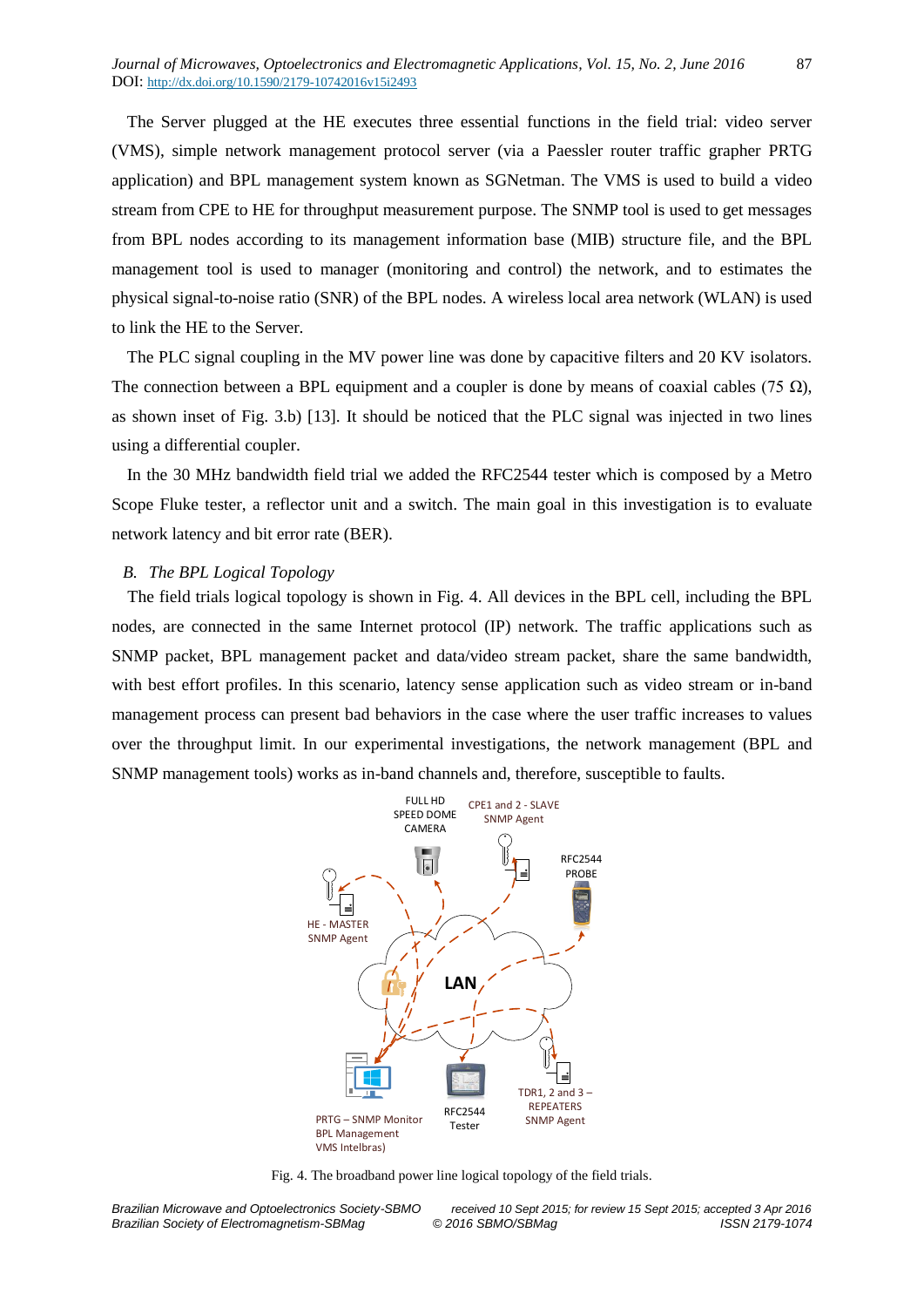## IV. EXPERIMENTAL RESULTS

In this section we discuss the experimental results in order to show the suitability of broadband power line technology for video and automation data transport over MV power line in the conception of a smart grid in Brazilian Onshore Oil & Gas Industries. Throughput, latency, BER and SNR are the metrics used to evaluate the robustness of such solution.

## *A. Physical Layer Analysis*

The measured time domain signal depicted in Fig. 5.a) shows that, even without traffic in the channel the master HE maintain a control communication with the slave equipments connected in the grid. In this case, a type of start of communications (SOT) packet is transmitted in downlink direction in order to manage the medium access of all CPEs plugged in the network. With time duration around 324 μs, those SOTs are spaced by  $\approx 1.3$  ms as shown in Fig. 5.b). When packets data units (PDU) are transmitted in a frame mode, a payload is observed in the physical level as depicted in Fig. 5.c).



Fig. 5. Time domain signals measured at the CPE. a) and b) are without data traffic. c) and d) with traffic.

It can be seen from Fig. 5.c) that the packets composed by the SOT and payloads (synchronism, channel reference symbol and data signals) are spaced by 126 μs [11]. Separated by 0.4 μs a SOT and a PDU are well established in the zoom shown in Fig. 5.d). As described in [14], the 38 μs SOT duration is composed by 6 OFDM symbols. They are useful in ACG mechanism and are transmitted before the synchronization symbol.

#### *B. Throughput Measured at Ethernet Interface*

Connected to the CPE located at RP13 (see Fig. 3), the full HD camera was used in this measurement as a traffic generator. The video streaming generated by the camera is received in the HE side by the video management Server. Fig. 6 show almost 30 days of incoming and outgoing throughput measured at the Ethernet interface of both HE and the CPE in RP13. In the HE side, the outgoing lines of Fig. 6 represent the traffic from the HE to a data terminal equipment (DTE), which is the SNMP Server in this case. The incoming lines represent traffic flow from this specific DTE to the Head end. In the CPE, the incoming represent the traffic flow from the camera to its input, while the outgoing lines represent the opposite flow.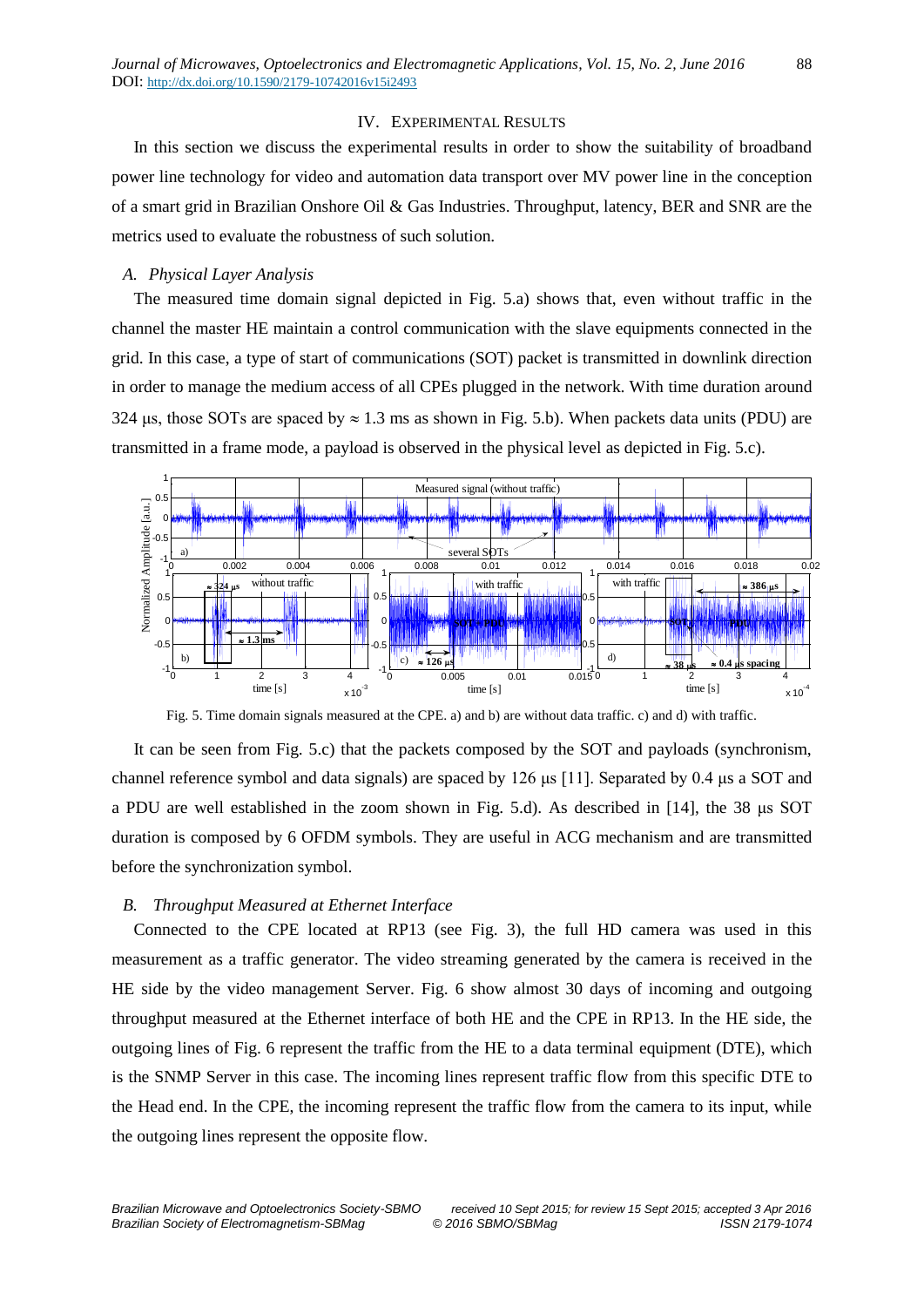

Fig. 6. Throughput measured at Ethernet interface in the 10 MHz bandwidth mode. (a) Incoming and outgoing throughput at HE and (b) at the CPE in RP13.

The first ten thousand minutes shown in Fig. 6.a) reveal an average 2 Mb/s constant bit rate (CBR) traffic profile, indicating real time video streaming (including the PTZ function) without errors. As expected, the HE incoming throughput is low (see inset of Fig. 6.a)), because of the low quantity of information (frame actualization, camera control, etc) exchanged in its connection to the DTE. It should be noticed that this behavior is exactly the same in the CPE incoming, as depicted in Fig. 6.(b).

The bit rate discontinuities observed in Fig.6.a) and b) represent an energy fault and therefore, shall be ignored in the analysis. After  $30<sup>th</sup>$  thousand minutes of measurements, a variable bit rate (VBR) traffic profile was adjusted in the camera. The video services keep on working with a bit rate close to 2 Mb/s when the transmission is necessary. Therefore, we conclude from this result, that this technology also meets the automation application requirements.

# *C. Bit Rate and Signal-to-Noise Ratio Measurements*

The success of the experimental results described in the previous Section can be explained by a performance examination of the technology in the physical layer. Hence, bit rate and signal-to-noise ratio measurements were performed at the PLC interface of the BPL equipments. Regarding to the traffic generated at the CPE in RP13, Fig. 7. a) and (b) show the system performance in downlink and uplink at the HE and the repeater TDR1 (see Fig. 3), respectively. It can be seen from Fig. 7 that for a bandwidth of 10 MHz, an average bit rate close to 19 Mbps was registered along almost 30 hours of downlink and uplink measurements in both HE and TDR1. The bandwidth switching to 30 MHz increases the system performance to values between 50 and 100 Mbps in both BPL equipments. As expected, these results corroborate the experimental values measured at the Ethernet interface.

The bit rate variation observed in the 30 MHz measurements of Fig. 7 can be explained by the adaptive bit mapping technique of the OFDM modulation implemented in the modems for channel capacity increase, according to the signal-to-noise ratio of each subcarrier. Figure 8 shows SNR measurements obtained at PLC interface of the employed BPL equipments.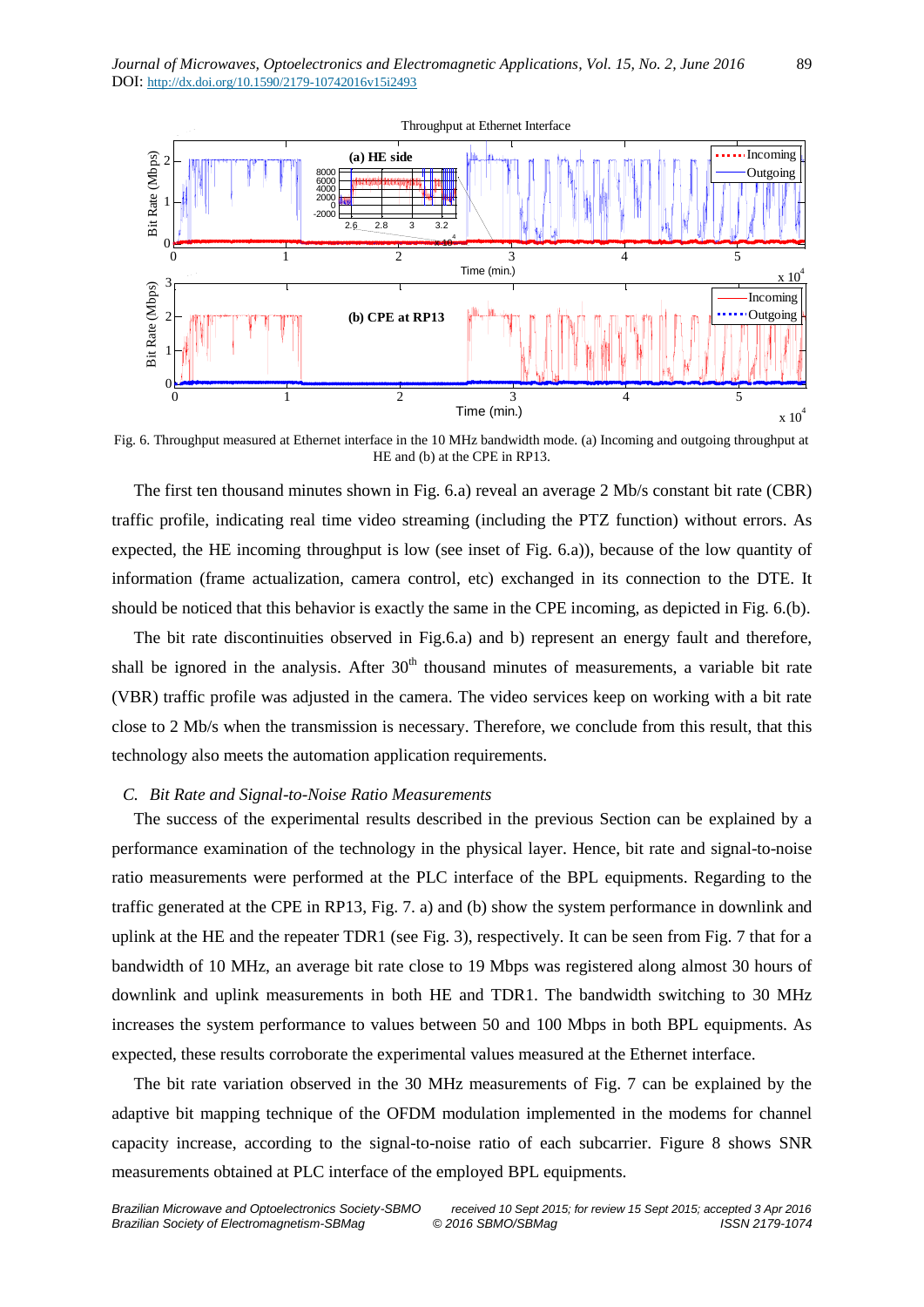

Fig. 7. System performance in terms of bit rate (in bps) at physical layer in 10 and 30 MHz signal bandwidth, measured at PLC interface. a) At He side and b) at the time division repeater TDR1.

The time variant frequency selectivity registered in both 10 and 30 MHz signal bandwidths of Figs. 8.a) and 8.b), respectively, reveal the necessity of an optimization in the BPL channel capacity, through a variation in the subcarriers mapping, as is in bit loading algorithms [5], [14], [15]. tir<br>
a)<br>  $\begin{bmatrix} a \\ a \end{bmatrix}$  $\int f a$ <br>bit<br>tio



Signal-to-Noise Ratio Measurements

Fig. 8. SNR measurements obtained at the HE and TDR1 PLC interfaces for a) 10 MHz and b) 30 MHz signal bandwidths.

#### *D. Latency, Jitter and Bit-error-rate Measurements*

In order to analyze the latency and jitter in the BPL network, we prepared a setup using a Metro Scope Fluke instrument plus a Reflector unit as shown in Fig. 3. We noticed that those measurements are in compliance with the RFC-2544 standard. The goal is to measure the time required for frame propagation from the CPE to the HE node. This test was configured to measure the round-trip time (RTT), i.e., the time required for frame propagation from the CPE to the HE and then back to the CPE. It should be stressed that long latencies can degrade real-time Ethernet services and client-server applications such as automation system. In a similar way, latency time variations from frame to frame cause serious issues in real-time services.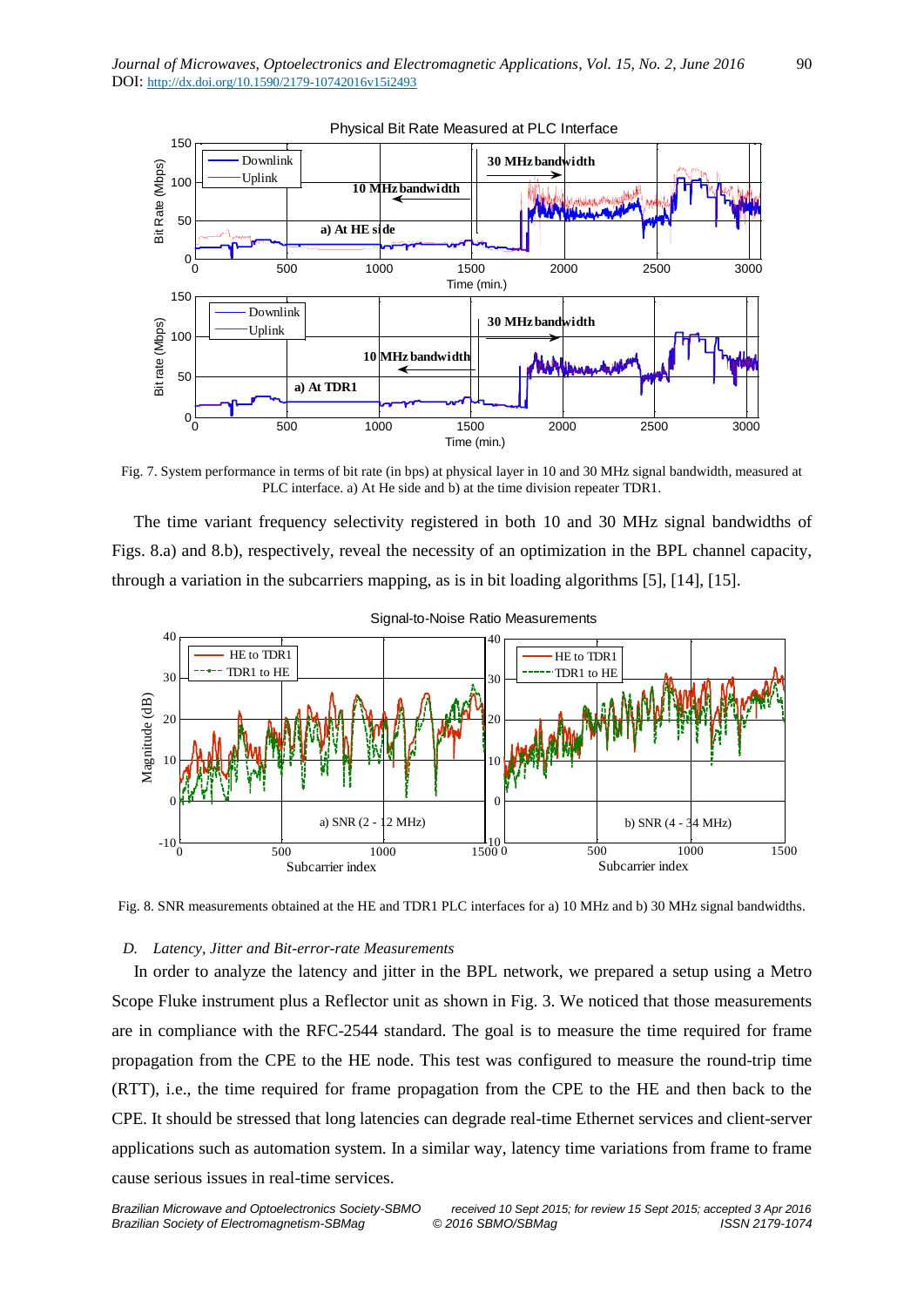The procedures started by benchmark testing in the throughput of each frame size to ensure that the frames were transmitted without any discard. Filling all BPL device buffers, we ensure latency measurements in the worst conditions. In a second instance, the Metro Scope Fluke instrument sends information traffic to the reflector during 120 seconds. At a transmission mid-point, a frame is tagged with a time-stamp and when it is received back at the Fluke instrument, the latency is measured. The transmission continues in the rest of the time period. Fig. 9 depicts the latency measured in the test.



Fig. 9. Latency and jitter measurements in the BPL network provided by a Metro Scope Fluke instrument according to the RFC-2544 standard.

Latency close to 2.8 s is considered a high value for real-time applications. However, it was possible to transmit video signals and even controls remotely the camera (in HD configuration) functionalities in the central producing process. Therefore, we conclude that the BPL communication system is well prepared for automation data transport too. We conjuncture that the latency will decreases in future tests with the QoS functionality implemented in BPL modems.

Fig. 9 also shows the jitter as a complementary measurement. Excessive frame latency variation can cause major failures in real-time video streaming, like those observed in pixelated images. A jitter value closes to 16 ms shown in Fig. 9 do not represent impairment in the BPL communication.

## V. CONCLUSIONS

An experimental analysis of the broadband power line communication technology employing 200 Mb/s modems for video and automation data transport over a 1.6 km medium voltage distribution grid was presented in this paper. The field trial results demonstrated the potential of BPL over MV power lines as a transport medium in a smart grid communication concept for Oil & Gas industries.

The intelligent spectrum mask and adaptive bit loading scheme, both supported by the multicarrier modulation technique, are essential characteristics to maximize channel capacities and therefore, ensures a minimal throughput for the monitoring and control of oil-wells producing processes. Indeed,